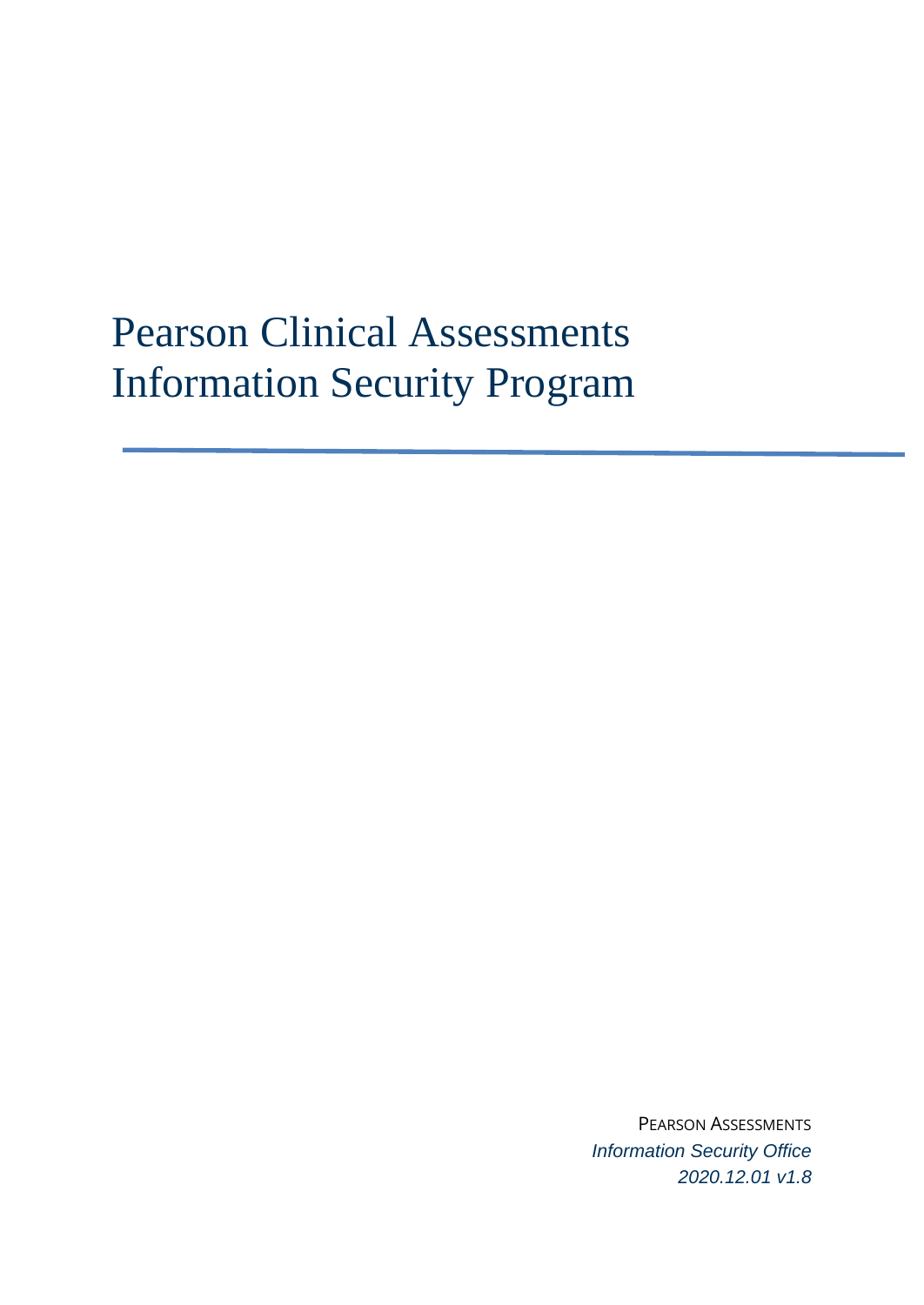# Table of Contents

| <b>Information Security Program</b>              | $\overline{4}$ |
|--------------------------------------------------|----------------|
| Overview                                         | 4              |
| <b>System Security and Resiliency</b>            | 4              |
| <b>Staff Training Requirements</b>               | 5              |
| Need to Know and Least Privilege                 | 5              |
| <b>Entitlement Review</b>                        | 5              |
| <b>Data Classification</b>                       | 5              |
| Governance, Risk, and Compliance                 | 6              |
| <b>Audits</b>                                    | 6              |
| Remediation                                      | 6              |
| <b>Corporate Governance</b>                      | 6              |
| Security Incident Management & Response          | 7              |
| <b>Regulatory Compliance</b>                     | $\overline{7}$ |
| Data Residency                                   | 8              |
| <b>Cyber-Attack and Exfiltration Defense</b>     | 8              |
| <b>Antivirus and Malware Controls</b>            | 8              |
| <b>Wireless Network Security</b>                 | 9              |
| <b>System Maintenance</b>                        | 9              |
| <b>Vulnerability Management &amp; Patching</b>   | 9              |
| <b>Change Management</b>                         | 10             |
| <b>Web Components and Transmission</b>           | 10             |
| <b>File Transmission</b>                         | 10             |
| <b>System Logging</b>                            | 11             |
| <b>System Monitoring</b>                         | 11             |
| <b>Service Delivery Analytics</b>                | 11             |
| Dependable, Scalable, and Resilient Architecture | 12             |
| Overview                                         | 12             |
| <b>Cloud-based Architecture</b>                  | 12             |
| <b>Security Features</b>                         | 12             |
|                                                  |                |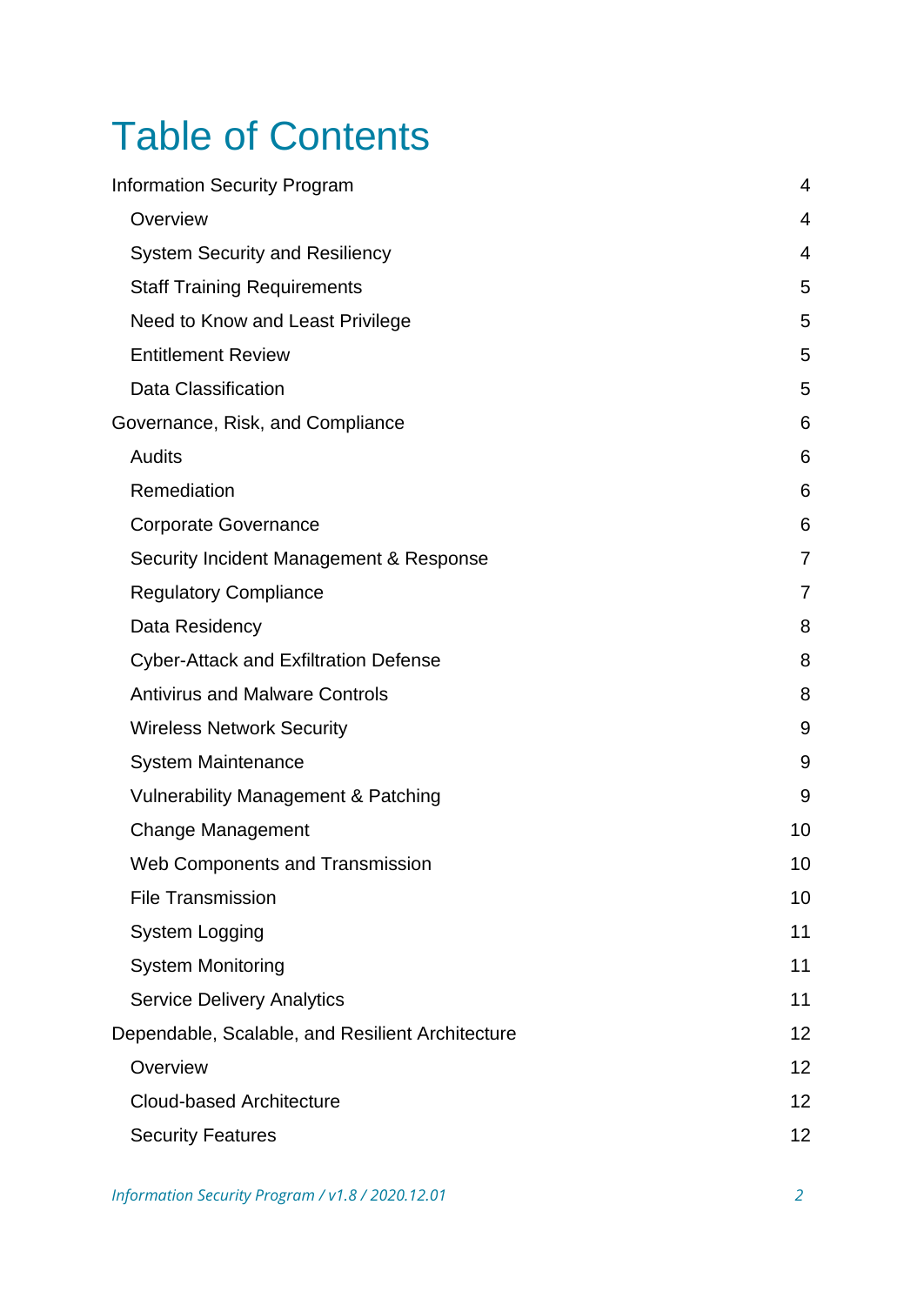| Scalability                      | 12 <sup>2</sup> |
|----------------------------------|-----------------|
| Resiliency                       | 13              |
| Auto-scaling                     | 13              |
| <b>Network Control</b>           | 13              |
| Accessibility                    | 13              |
| Open Source Tech Stack           | 14              |
| Disaster Recovery and Resiliency | 14              |
| Data Backup                      | 14              |
| Logical Architecture Diagram     | 15              |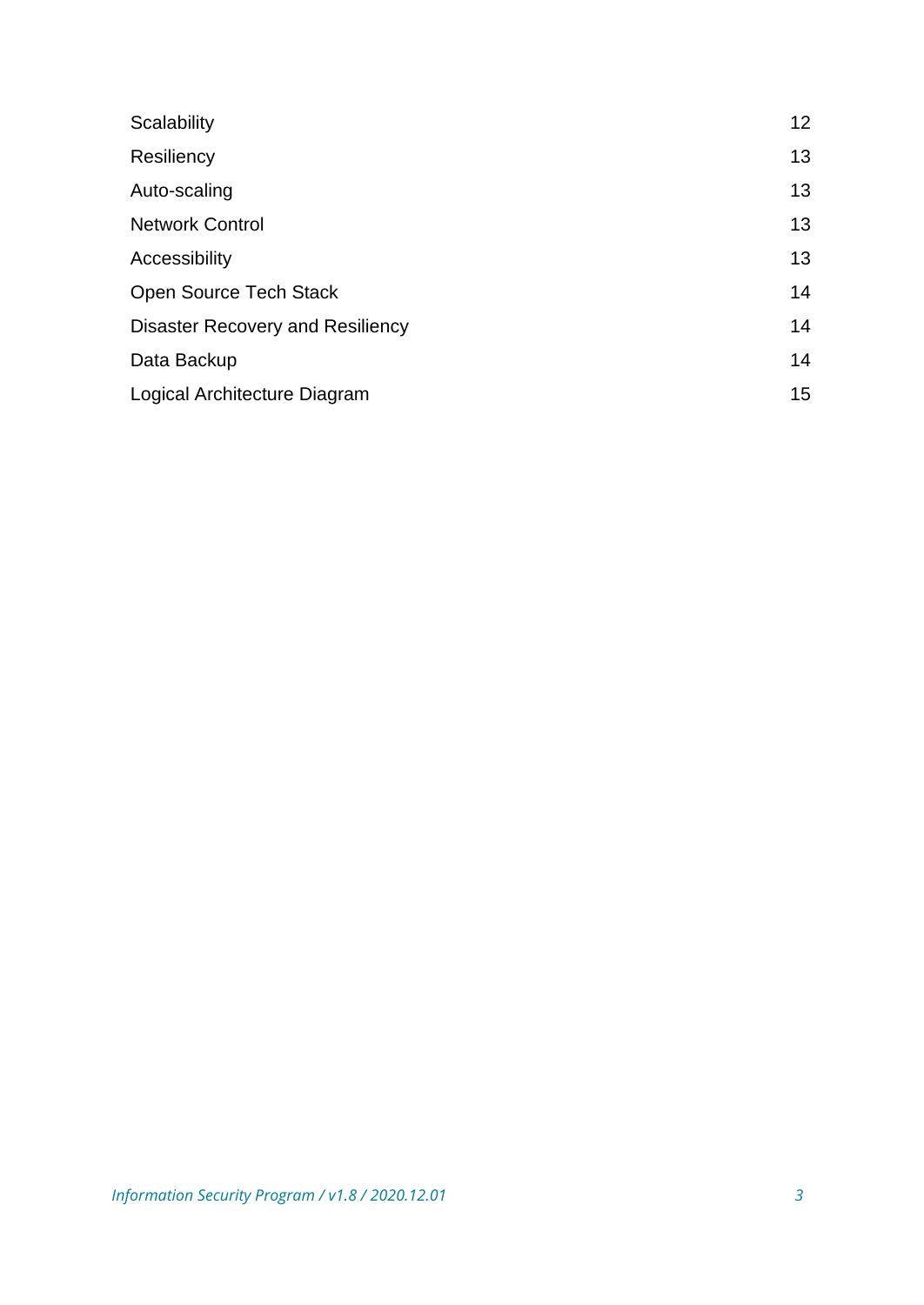# <span id="page-3-0"></span>Information Security Program

## <span id="page-3-1"></span>**Overview**

Information Technology (IT) systems are trusted only when the data and information they contain are kept confidential and secure. And this can only happen when a comprehensive information security program governs its design, development, and delivery of the services they provide. Pearson takes the privacy and security of customer and company information seriously. To protect sensitive assessment data, such as test items and student confidential information, Pearson employs recognized industry standard security measures to safeguard the confidentiality, integrity, and availability of customer data and the services we provide.

Our information security policies and standards are based on the ISO/IEC 27001 information systems security framework, and we continue to work toward also aligning our program with the NIST catalogue of security controls. This evolving alignment with NIST reflects our ongoing commitment to ensure our information security program remains current and appropriate to address the evolving threats to information security and data privacy.

In support of this, Pearson's technology teams are encouraged to continually improve their skills and gain professional recognition for their mastery of them. To this end, the teams that support and maintain the systems that provide services to our customers collectively hold numerous professional certifications in the areas of AWS Architecture, AWS DevOps, AWS Development, Splunk Log Management, Jenkins Deployment, Java Development, Data Science Analytics, Information Security, Information Privacy, Project Management, and Agile Scrum Mastery, just to name a few. Because of our teams' well-established experience and credibility as technology professionals, our more senior level staff regularly sit on discussion panels and speak at local, regional, and national conferences.

# <span id="page-3-2"></span>System Security and Resiliency

In accordance with security best practices, multiple layers of security exist in the computing environment to reduce the risk of unauthorized exposure of customer data. These protections include not only preventive controls designed to stop security incidents from happening, but also detective controls to inform us in the unlikely event a security control failure occurs. Along with the resilient and reliable design of our assessment platform, Pearson leads the industry in its ability to protect against and mitigate the effects of distributed denial of service (DDoS) attacks.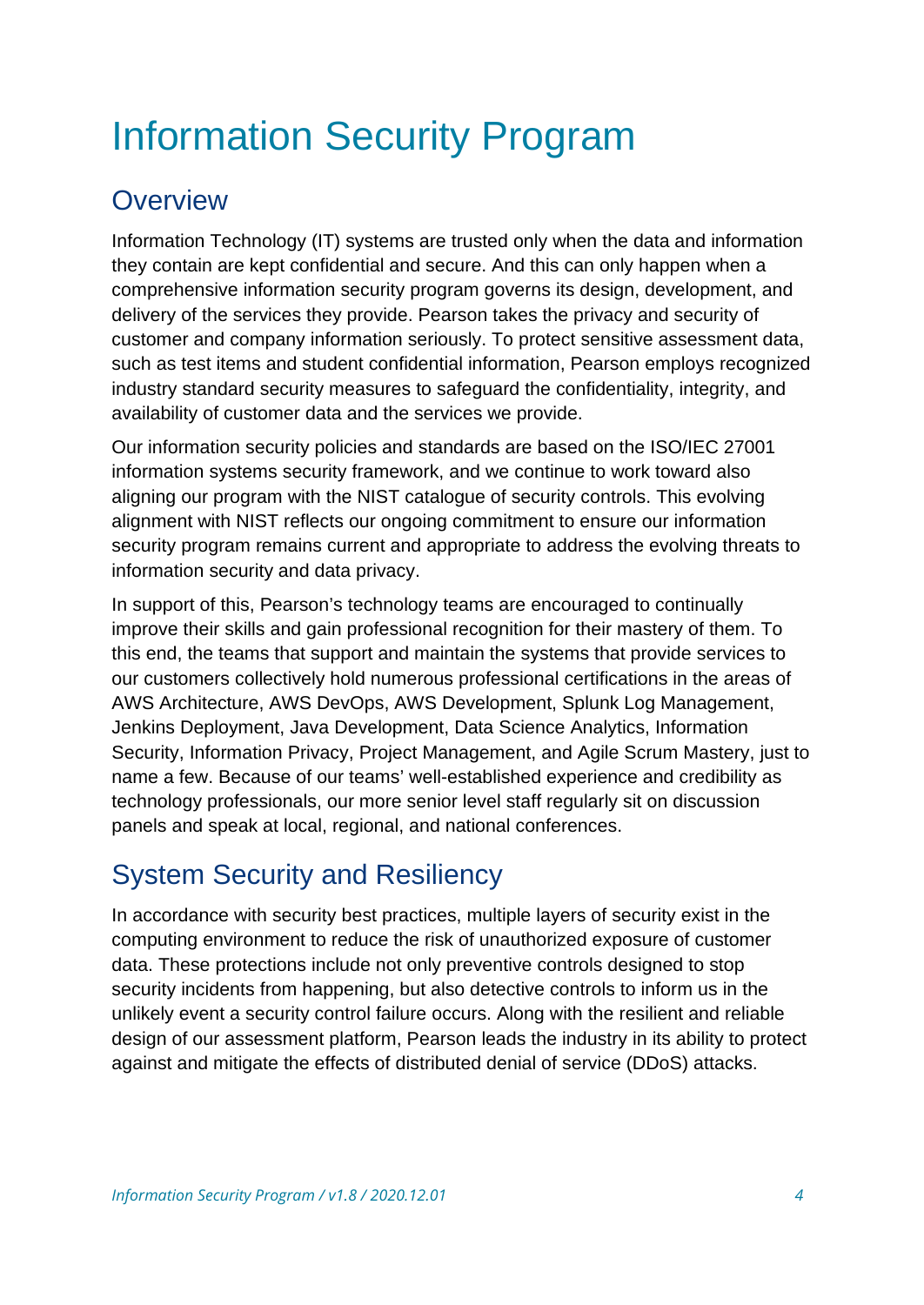## <span id="page-4-0"></span>Staff Training Requirements

When employees and staff augmentation resources begin working for Pearson, they must sign an acknowledgement of their obligation to adhere to the Pearson Global Information Security Policies and follow the company's implementation guidelines and standards. On an annual basis, members of the Pearson workforce must complete information security training that is designed to ensure they not only maintain awareness of their responsibility to protect customer and company information, but also to help ensure they are educated regarding changes in the ever-evolving information risk universe.

## <span id="page-4-1"></span>Need to Know and Least Privilege

Pearson provides access to systems based on *need to know* and in accordance with the *principle of least privilege.* If a workforce member does not have a business need for access, they do not get it. And where access is authorized, user accounts are assigned the minimum level of privilege necessary for their role.

These principles also extend into the assessment services we provide. Customer staff who have been assigned to administration roles in service solutions have the ability to place staff into specific roles, with privileges appropriate to them. In this way, administration of the assessment platform can conform to role-based access needs of each customer.

#### <span id="page-4-2"></span>Entitlement Review

A review of users and the permissions assigned to them is performed periodically, as well as when staff change positions and employment statuses change. This helps to ensure on-going adherence to our commitment to grant access based on *need to know* and according to the *principle of least privilege*.

## <span id="page-4-3"></span>Data Classification

Pearson's Global Information Security Policies and Standards define a four-tier data classification level (DCL) scheme. DCL4, the highest classification tier, denotes data subject to data privacy regulation and requires the most stringent information security controls. Given the nature of the services we provide to customers, practically all of our systems are designed with the baseline assumption that the data it maintains and processes is DCL4.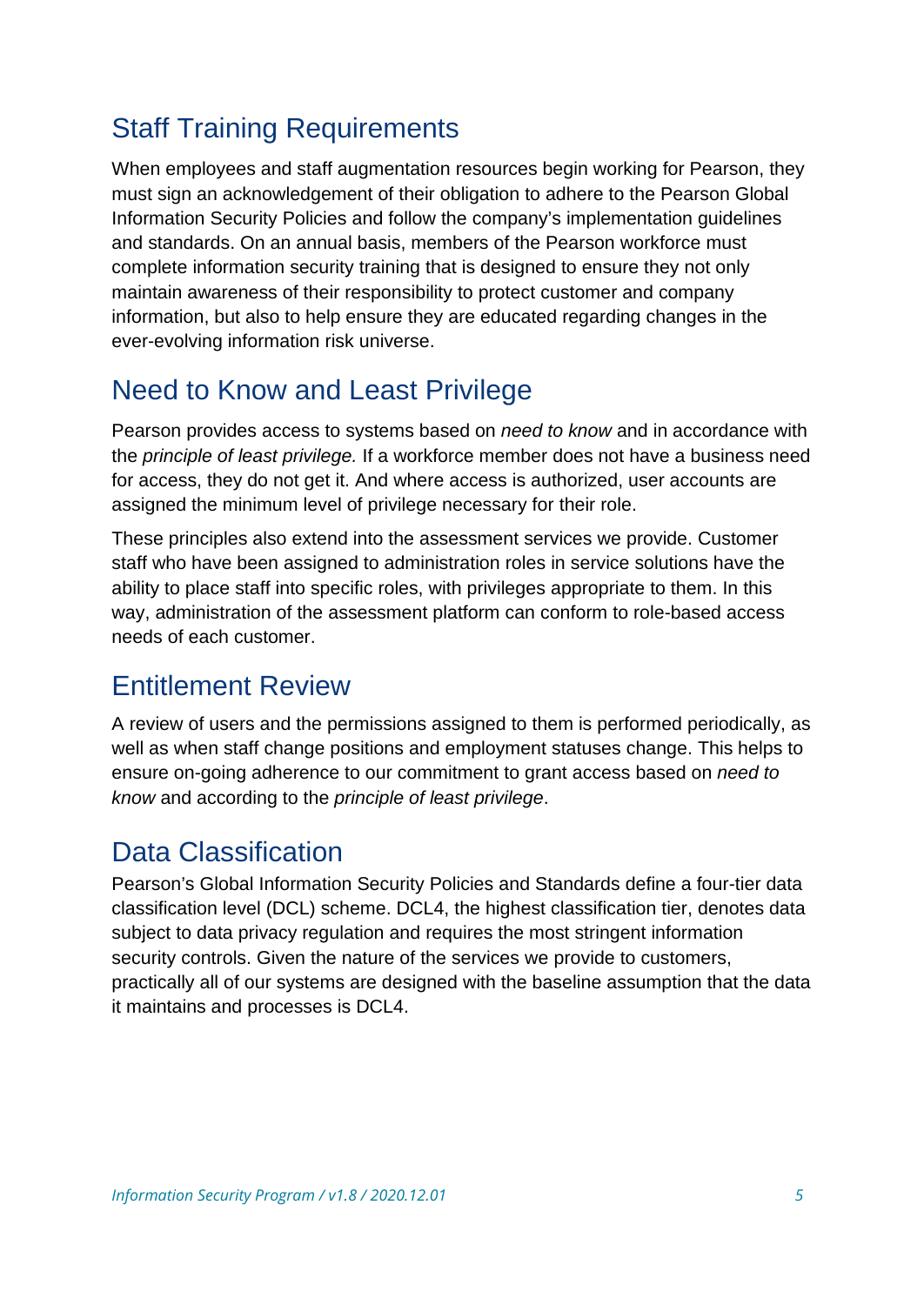# <span id="page-5-0"></span>Governance, Risk, and Compliance

Pearson's executive management is committed to ensuring the customer and company data we hold is not only secure and confidential, but also meets applicable regulatory requirements. This requires ensuring appropriate governance over matters of information security risk and privacy compliance. To this end, Pearson Assessments has an established cadence for evaluating the risk landscape for ongoing compliance to internal and external security and privacy requirements. This includes an internal risk assessment process that evaluates the threat landscape and determines where new controls need to be put in place, as well as existing controls strengthened.

### <span id="page-5-1"></span>Audits

Annually, certain systems within our assessment platform undergo an external Service Organization Control 2 (SOC2) audit, adhering to the Association of Independent Certified Public Accountants (AICPA) Statement on Standards for Attestation Engagements No.18 (SSAE 18), the most recent version, which became effective May 1, 2017.

Whether performed internally by trained and experienced staff or externally by an independent third-party audit firm, if gaps or weaknesses in our security and privacy controls are identified, they are reported to the Pearson Assessments Information Security Office (AISO), who then works with business, legal compliance, and technical management to identify and implement appropriate remediation solutions.

# <span id="page-5-2"></span>Remediation

Remediation efforts focus on reducing risk to an acceptable level or eliminating it altogether. These projects are typically assigned a technical project manager (TPM), who works with the appropriate subject matter experts (SME) and stakeholders to develop a remediation plan, determine roles and responsibilities, establish target dates and milestones, and provide ongoing oversight throughout the life of the project. Relevant documentation is created and published internally by members of the project team, ensuring effective communication and appropriate visibility of remediation efforts and changes.

## <span id="page-5-3"></span>Corporate Governance

Pearson's Global Corporate Information Security Office (CISO) defines, publishes, and socializes information security ISO-aligned policies and standards. The CISO has further defined organizational roles to carry out the information security mandate within each line of business (LOB). Through roles focused on the various aspects of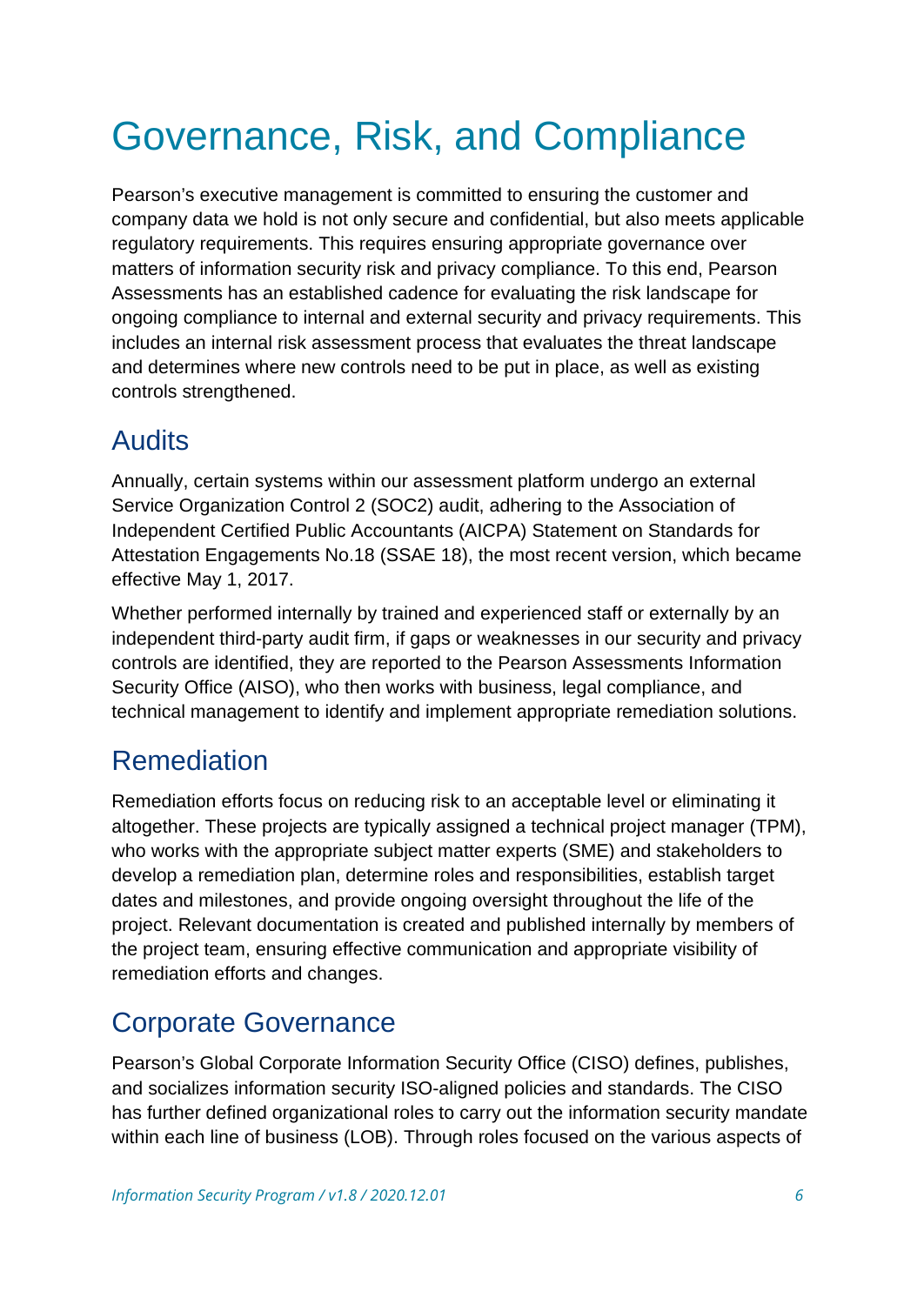information security, the policies and standards propagate to the individual business units that make up that region's component of the LOB in which they operate. The Pearson Assessments LOB maintains a dedicated information security office team to support not only the adoption of Pearson's Global Information Security Policy, but also to ensure customers' specific information security requirements are met.

## <span id="page-6-0"></span>Security Incident Management & Response

Executive management supports a defined security incident management team with direct responsibilities for the management and response to security Incidents. Only authorized, trained personnel within this group are given responsibility for incident management and response.

Responsibilities and procedures are established and documented for the Incident Management Team. These include procedures for:

- monitoring, detecting, and reporting security events.
- assessment, classification, and decision on security events.
- response, escalation, recovery, and communication.
- for timely collection, protection and preservation of relevant system and application logs, and all other evidence pertaining to the incident in compliance with technical forensic needs and applicable legal requirements.

Security Incidents are categorized based upon the incident severity. Procedures exist and provide guidance on the proper handling of any potential incident, regardless of severity level. The severity levels range from Critical events with business disruption on a massive scale, to Low-severity events that are isolated to a small number of individuals, systems, or processes.

All communication on security Incidents, both internal and external are strictly controlled and only initiated by authorized staff, which is done in consultation with Pearson Legal and Pearson Corporate Affairs.

# <span id="page-6-1"></span>Regulatory Compliance

As with any company that operates in multiple countries, compliance to the laws of each jurisdiction play a central role in the definition of its policies, standards, and guidelines. Pearson takes this responsibility seriously, ensuring the security and privacy of customer data conforms not only to the contractual obligations of its customers, but also to the compliance requirements of the jurisdictions in which they operate.

To this end, Pearson Assessments maintains trained, qualified professionals whose responsibilities include staying abreast of applicable regulatory requirements. By the very nature of the services we provide, the privacy of student data sits at the top of our information security program's list of high-value, critical information assets. As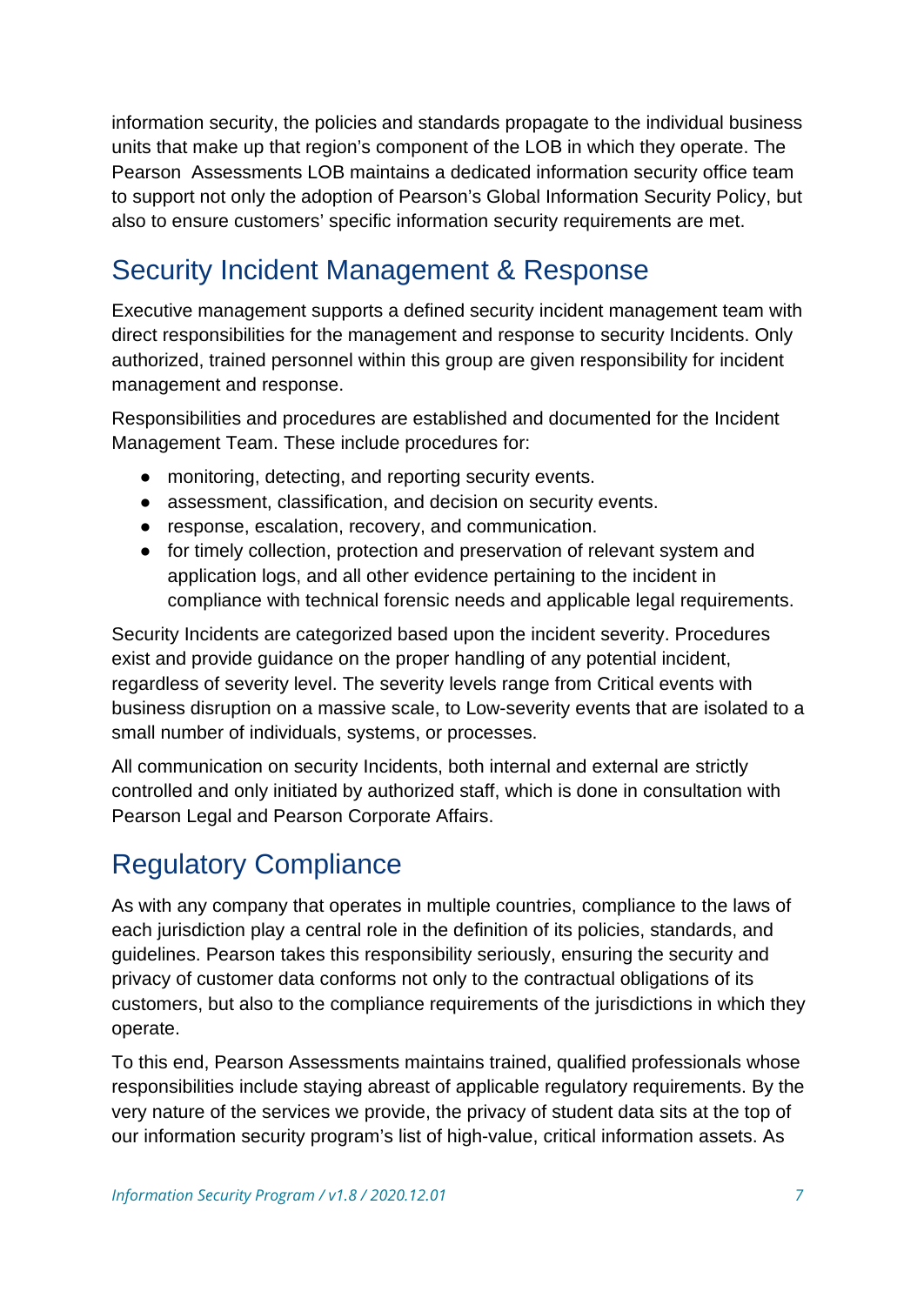such, everything we do carries a measure of consideration for ensuring we meet the obligations of Federal, State and Provincial data privacy laws

## <span id="page-7-0"></span>Data Residency

Pearson respects the data privacy laws of the jurisdictions in which we do business. We recognize that data residency has become an important consideration when selecting a service provider who will handle confidential and sensitive information particularly personal identity information. To this end, all of the data collected, stored, processed, maintained, and transmitted by Pearson Assessments' systems reside within the jurisdictions outlined in the governing customer contract. If the data is allowed to only reside and be transmitted within a certain country or jurisdiction, Pearson will work with our customers to identify an appropriate solution to meet data residency requirements. Our use of Amazon Web Services affords us the flexibility to limit where data is stored and the destinations to which it is transmitted.

# <span id="page-7-1"></span>Cyber-Attack and Exfiltration Defence

Pearson employs a number of different methods to mitigate the risk of unauthorized access to our systems:

- All data transmitted externally is encrypted.
- All item content payloads are encrypted end-to-end using AES encryption.
- All student/patient responses are encrypted using AES encryption, and use a key that is different from the key used to encrypt content payloads.
- Account and password controls meet accepted industry standards for length, complexity, re-use, expiration, and log-on retry lockout.
- Accounts are only given the least set of privileges needed to perform authorized activities.
- Anomaly detection built into the application allows Pearson engineers to detect unexpected or potentially harmful application behaviour in near-real-time.

## <span id="page-7-2"></span>Antivirus and Malware Controls

All workstations and servers on the internal Pearson network make use of installed antivirus and malware detection software. Malware definition updates occur automatically, ensuring all workstations in the Pearson network can detect and quarantine known malicious software. Additionally, the annual information security training mentioned above, includes modules to educate our workforce to such things as social engineering and phishing.

Windows servers, because of the virtually ubiquitous use across the globe and its foundational similarity to its desktop OS counterpart, employ anti-virus/anti-malware software—particularly for any servers that are directly accessible from the Internet.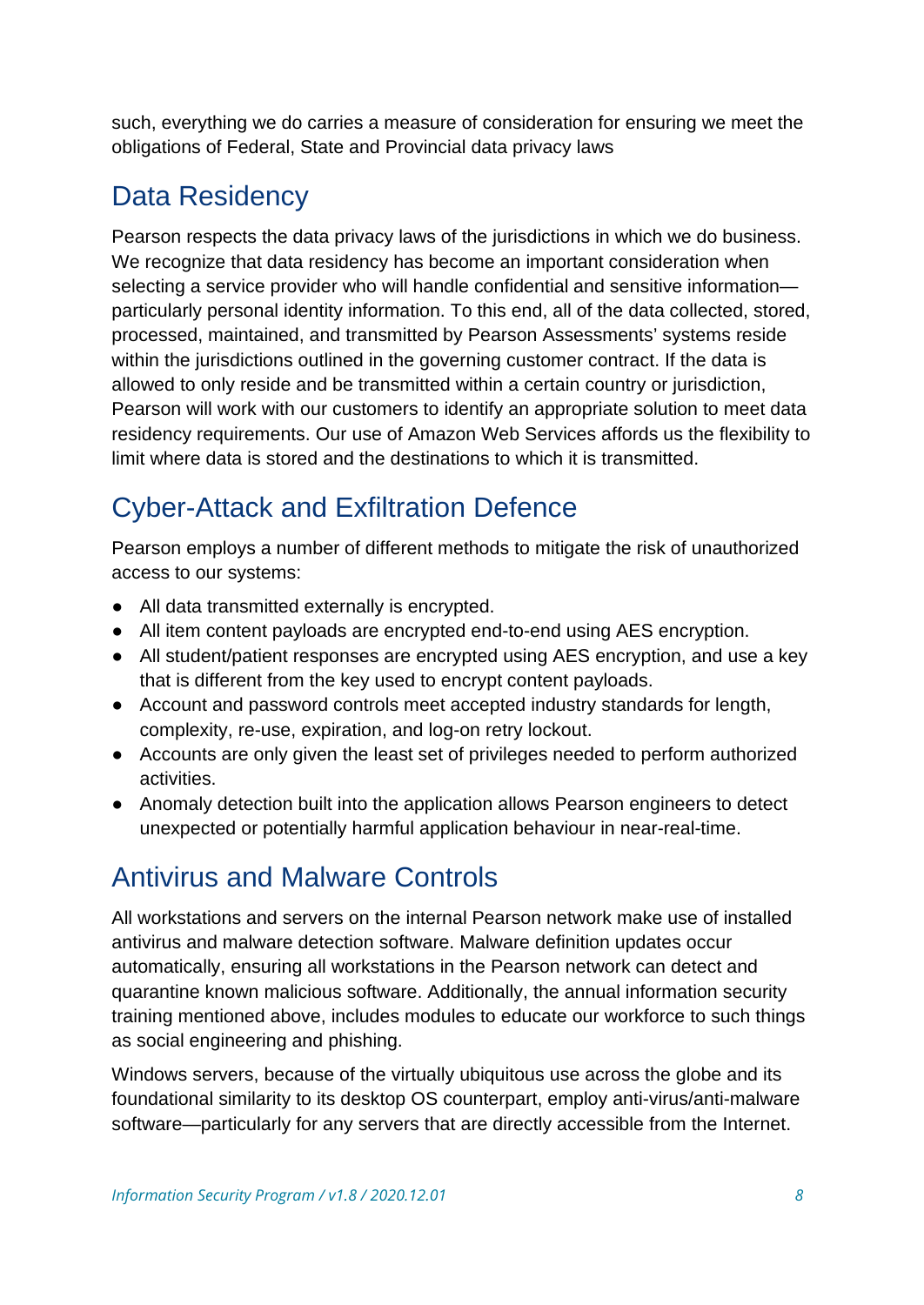The operating system that is most prevalent in the design and architecture of the systems providing our assessment services are variants of Linux (*e.g.,* Amazon Linux, CentOS, Ubuntu), which have been risk assessed in conjunction with system architecture.

The risk assessment determined that stability and performance of the Linux variants were at greater risk when anti-malware tools were deployed. For this reason, a defence-in-depth design that precludes direct Internet access to the servers in the cloud environment has been implemented, thus dramatically reducing the risk of malware infection compared to the risk of destabilizing and/or degrading the environment. We continually monitor the risk landscape for changes in technology and cyberattack vectors that would impact this risk decision.

### <span id="page-8-0"></span>Wireless Network Security

Pearson's wireless network requires users to be members of Pearson's Active Directory trusted domain to ensure only authorized users can connect to the internal network. All transmissions over the wireless network make use of strong encryption. Further, since our assessment platforms exist 100% in the cloud, the Pearson wireless network does not have a direct connection to them.

# <span id="page-8-1"></span>System Maintenance

As with all information technology solutions, patches, updates, and fixes to unexpected events need to be deployed from time to time. Pearson establishes regular maintenance windows and coordinates with customers as needed to ensure minimal interruption to assessment services. Our goal is to make sure customers know in advance about any update or system downtime that may be necessary.

# <span id="page-8-2"></span>Vulnerability Management & Patching

Patches are released periodically by the manufacturers of Pearson's underlying system components, devices, platforms, and applications. Each patch undergoes an assessment to determine applicability, risk, and whether or not mitigating controls already exist.

If the assessment determines a patch to be necessary, it is applied in a test environment where it is regression tested to verify the patch works and does not negatively impact the assessment platform. Once regression testing completes, user acceptance testing (UAT) is performed to confirm the platform is fully operational. If the patch passes UAT, then we send notification, as applicable, to affected customers and release the patch into the production environment through a standardized change control process.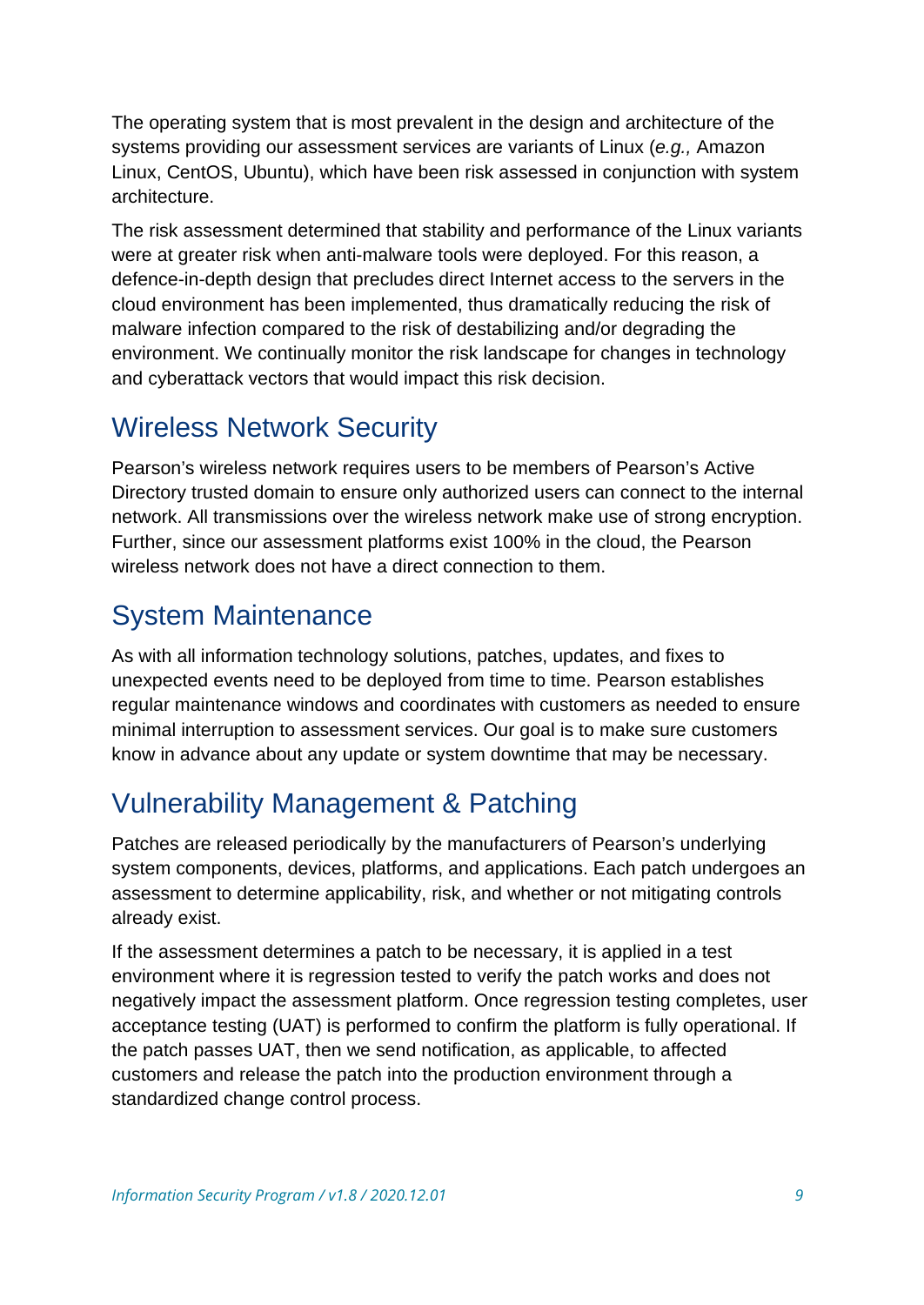# <span id="page-9-0"></span>Change Management

Our change management processes are designed to reduce the risk of service interruption and degraded performance, as well as to ensure all changes made to production system are authorized. Rigorous adherence to change controls throughout the system development lifecycle (SDLC) works to ensure successful implementation on the first attempt.

The process includes:

- acknowledgement and record of changes
- assessment of the impact to the costs, benefits, and risks of proposed changes
- management approval
- management and coordination of implementation
- closure review

#### <span id="page-9-1"></span>Web Components and Transmission

Pearson employs HTTPS, an encrypted method of passing data over the Internet via web-based systems. Transport Layer Security (TLS) works with HTTPS to ensure the data is encrypted as it passes from our servers to the clients. Web-based services and application layer interface (API) calls use industry standard representational state transfer (REST) architecture to appropriately constrain and control data as it passes between components and across connections.

#### <span id="page-9-2"></span>File Transmission

Pearson's assessment platforms provide for the ability to transfer student data to customer-authorized destinations via multiple methods, based on the needs of the customer. Such methods of file transfer include:

- Synchronous:
	- Pearson's cloud-based solution leverages customers' ability to establish connections directly to the cloud storage repositories where extracts of the data can be placed. Customers are issued authentication and access credentials, as well as instructions describing how to use this solution.
	- Secure FTP can be used, as well, enabling customers to pull data from SFTP servers over an SSH connection using commonly available SFTP client software.
- Asynchronous:
	- Based on the needs of customers, Pearson is often able to meet specific data transfer requirements through a collaborative effort to define and implement a suitable solution.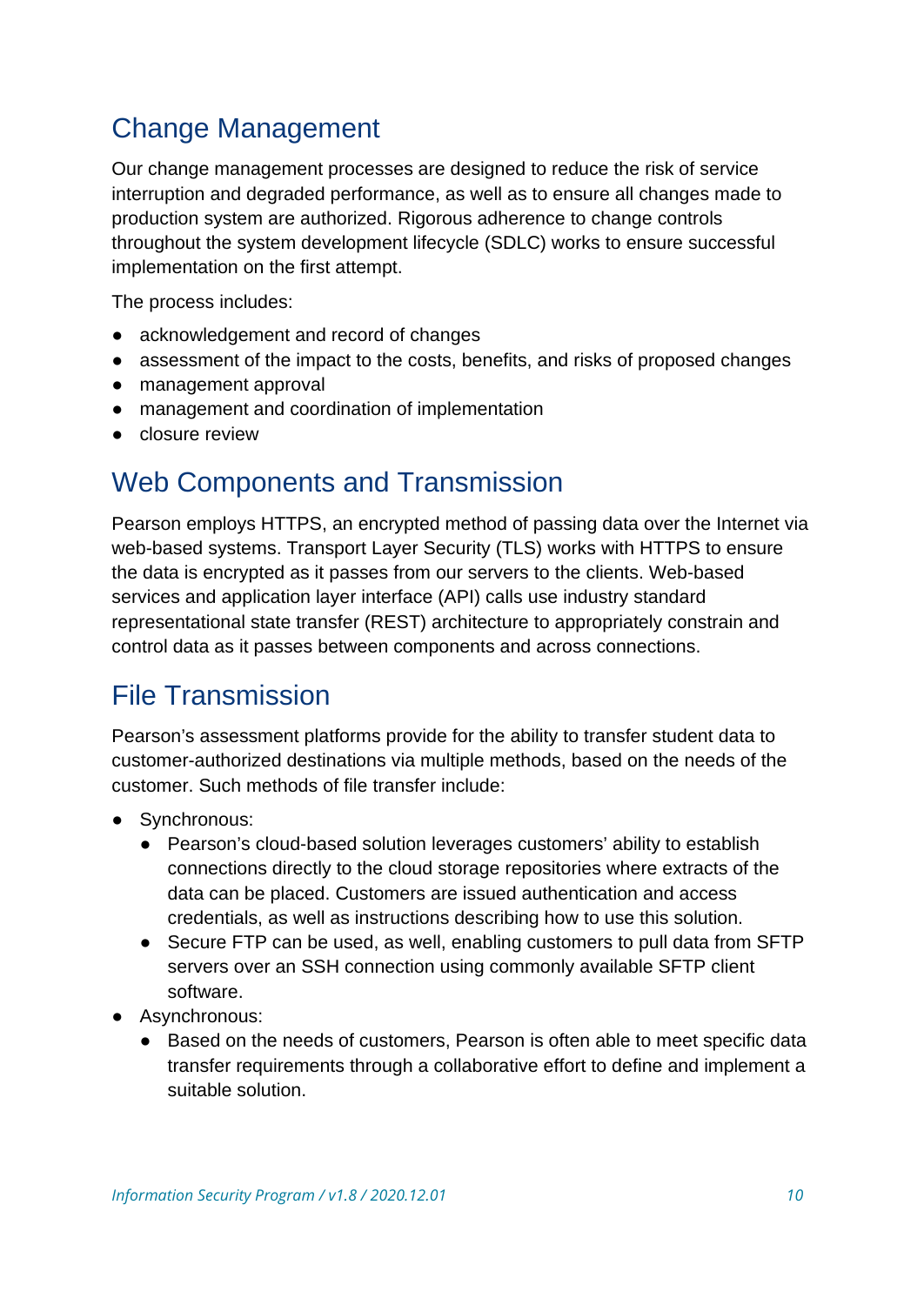# <span id="page-10-0"></span>System Logging

Pearson's assessment platforms possess extensive logging and monitoring capabilities. Some logs directly feed real-time monitoring systems and dashboards, while other logs facilitate troubleshooting and forensic analysis. Examples of logged events include, but are not limited to:

- User provisioning and access level assignment
- Logon and logoff success and failure events, along with date and time
- Database access
- Transmission of data and files
- System errors, aborts, and other events to enable detection of anomalous behaviours

## <span id="page-10-1"></span>System Monitoring

Although we constantly monitor for anomalous system behaviour, special care is taken during student testing cycles to provide the highest possible levels of availability and performance. Our monitors watch for anomalous activity throughout the entire system, not just at the application or network layers. If suspicious activity shows up on our systems, our system triggers alerts to our technical staff for investigation and handling.

In addition to overall, system-wide monitoring for suspicious and anomalous system activity, we also make sure our systems remain at current patch levels. We use a suite of tools to scan for vulnerabilities at the network, operating system, platform, and application layers.

# <span id="page-10-2"></span>Service Delivery Analytics

Our assessment solutions include extensive logging features, which enable detailed performance and test activity analytics, particularly as it regards such things as the type of browser, IP addresses, operating system type, and usage statistics. Pearson maintains a dedicated system status dashboard for each program detailing real-time status for all key technology services involved in the given assessment delivery chain. Industry standard web analytic services collect statistics to provide a comprehensive view into technology and platform usage.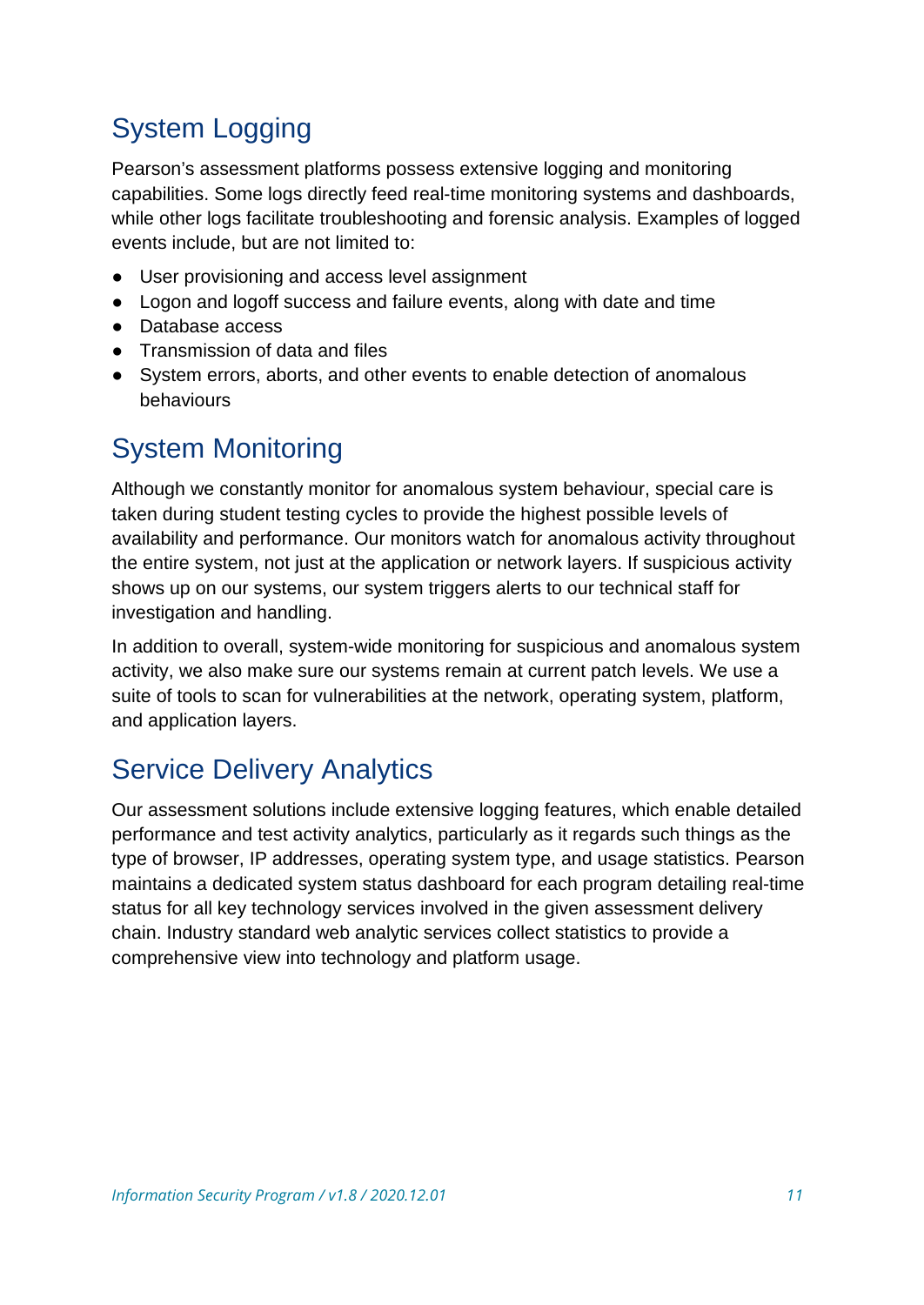# <span id="page-11-0"></span>Dependable, Scalable, and Resilient **Architecture**

## <span id="page-11-1"></span>**Overview**

A successful testing experience for each student requires technology that is not only secure, but also dependable, scalable, and resilient. Pearson's assessment platforms meet these requirements through the use of cloud-based hosting infrastructure, system isolation, and elastic compute power. We augment this with careful 24x7 tracking of system performance metrics.

We deliver consistent testing and assessment performance, even when subject to widely fluctuating demands on our environment, where the load can swing rapidly from periods of low demand to high. Our technology and architecture allow us to rapidly adjust to sharp changes in system demand, increasing capacity at the time demand occurs, instead of waiting to perform scale-up operations during offhours. Because of this, students and teaching staff can focus on learning and teaching, instead of on the technology that enables them.

### <span id="page-11-2"></span>Cloud-based Architecture

Hosting our solutions in a virtual private cloud (VPC) affords our customers with the quality, security and scalability they expect. We have designed our platforms to be cloud-native and dynamically scalable.

# <span id="page-11-3"></span>Security Features

Advanced security measures, such as at-rest and in-transit data encryption, IPbased and identity-aware network filtering, web application firewall capability, industry standard network access controls and authentication processes, increased flexibility to provide data access to authorized users...in short, customer confidential and personal identity information, along with test items, student/patient responses, and other data considered sensitive or subject to regulatory compliance are protected with the most up to date technologies available. This is in addition to ensuring the data is encrypted from end to end.

## <span id="page-11-4"></span>**Scalability**

Virtually unlimited scalability gives Pearson the ability to quickly meet the resource demands during peak testing volumes, which ensures consistent performance for students and teachers when they need it most.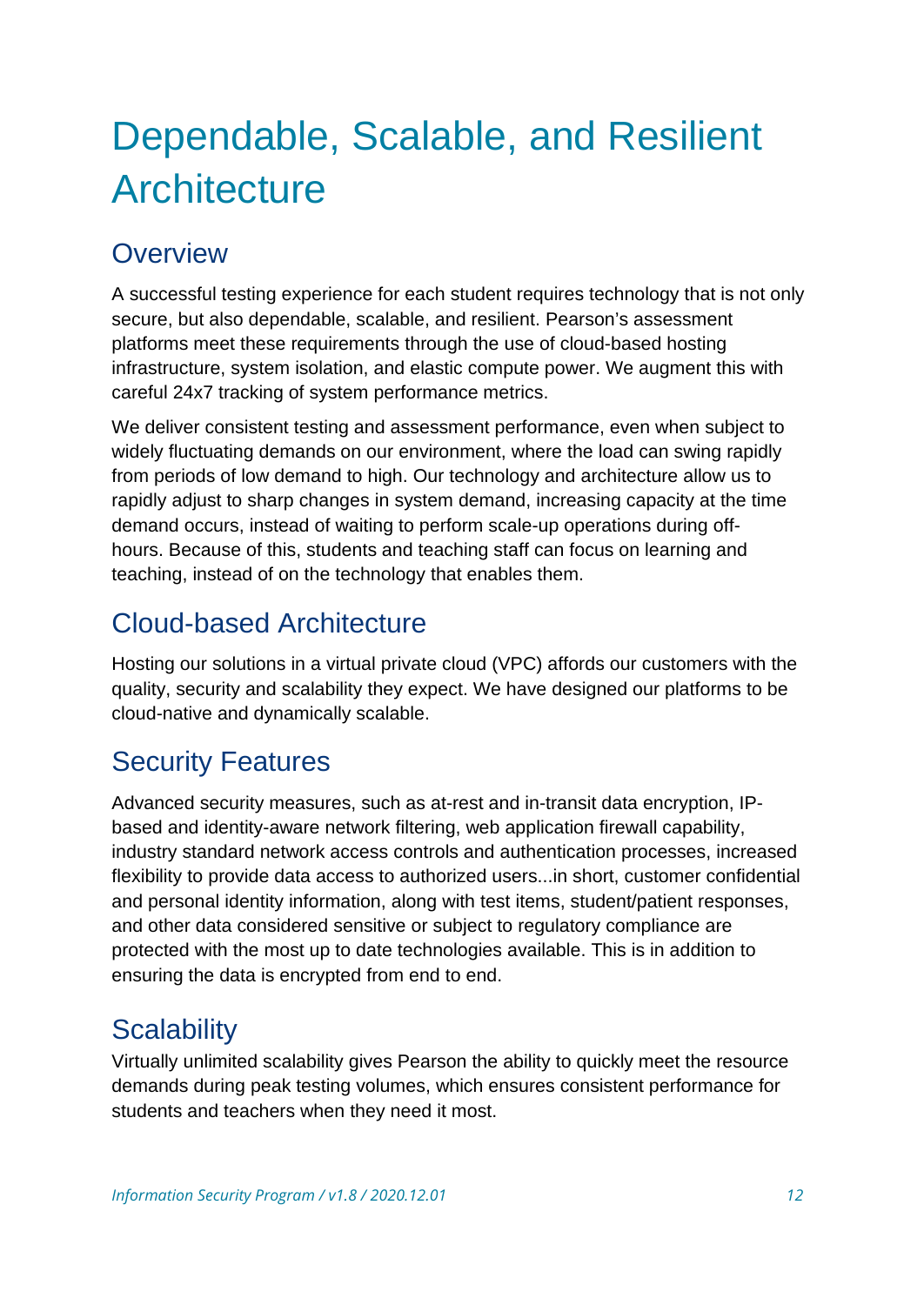#### <span id="page-12-0"></span>**Resiliency**

Redundancy and fault-tolerance form the foundation of all our assessment platform components. If one component of the system experiences problems, the platform shifts traffic to other servers in configured availability zones. Availability zones can be equated to datacentres, which are geographically separated from one another. This geographic separation is often referred to in the industry as the "air gap." This sustains not just high availability through automatic load balancing, but also high resiliency against disaster events. And, equally important, ensures a consistent performance experience. This approach allows us to provide secure, high quality services even under the most demanding workloads and threat conditions.

### <span id="page-12-1"></span>Auto-scaling

In addition to the use of availability zones, we build auto-scaling capabilities into each customer critical system we provide. Based on real-time load and incoming monitoring data, compute capacity dynamically increases to handle whatever the processing load demands. When auto-scaling kicks in, new servers get spun up and undergo a series of automated quality checks before coming fully online to serve customer traffic. In this way, the infrastructure dynamically scales to give our customers stable, reliable service.

### <span id="page-12-2"></span>Network Control

Pearson's approach to standing up and provisioning our systems in the cloud affords us the ability to maintain full control of incoming and outgoing data access traffic on a per-system basis. Instead of relying only on a centralized firewall perimeter, as is typical in brick-and-mortar datacentres, our cloud-based architecture gives us increased cybersecurity protection through more granular control over what traffic is allowed in and out of the cloud. The VPCs that host our systems are isolated from other public cloud services, as well as from the public Internet. Because of these isolation and network segmentation options, customer data gains an inherently higher level of protection and isolation.

#### <span id="page-12-3"></span>**Accessibility**

VPCs are, by definition, hosted in an Internet-accessible cloud environment, which negates the need for private extranet links to be created between Pearson and its customers. This allows us and our customers to avoid the costs associated with specialized network services and connections.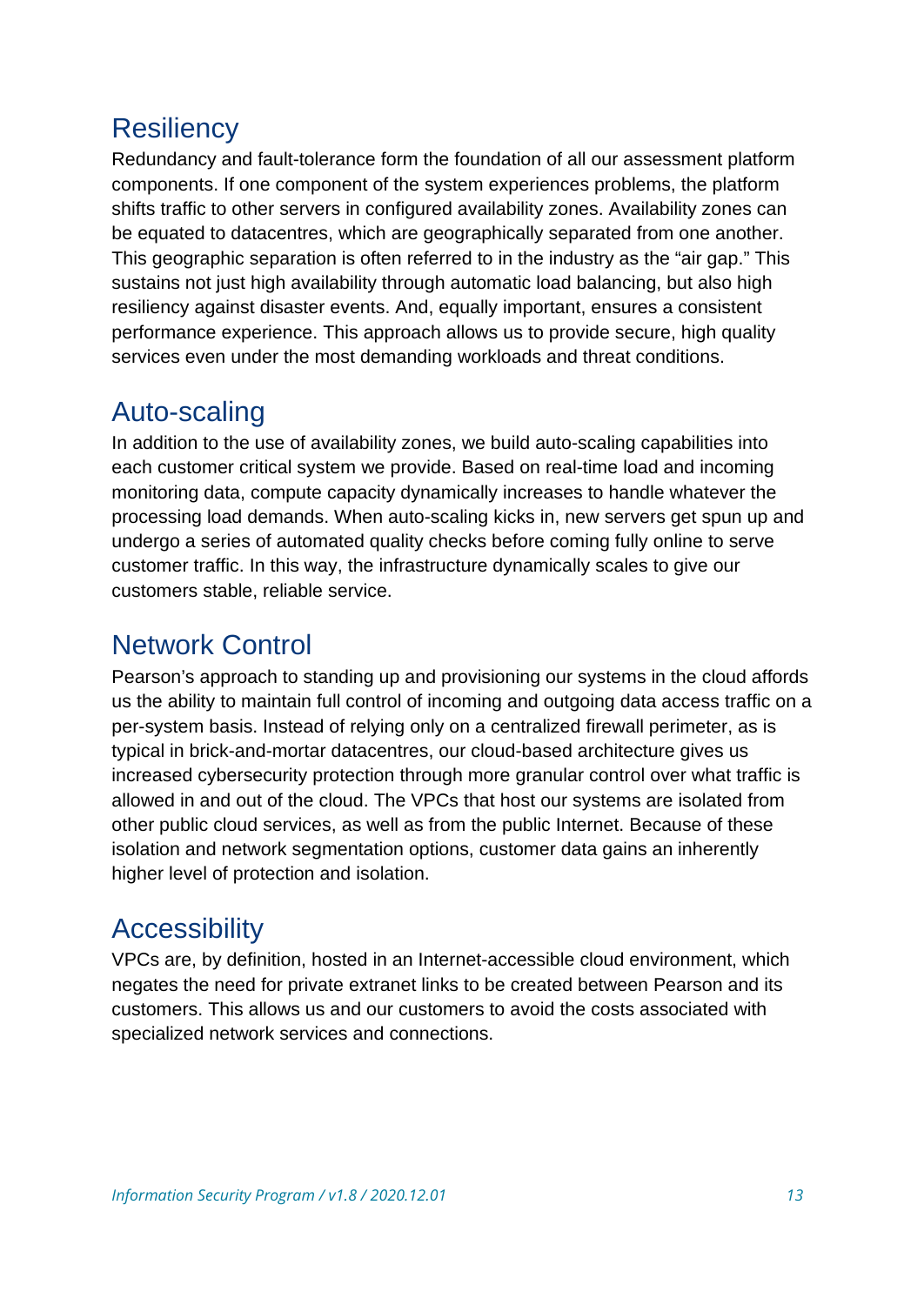# <span id="page-13-0"></span>Open Source Tech Stack

We use an open source technology stack, which dramatically reduces software costs compared to our competition. It gives Pearson the ability to use the most robust, affordable, and customizable solutions available in the technology market today.

## <span id="page-13-1"></span>Disaster Recovery and Resiliency

Disaster declaration is governed by the decisions of the Disaster Response and Recovery Team, which is formed at the outset of any system-wide or company-wide event that disrupts service and thereby threatens the confidentiality, integrity, or availability of valuable information assets. Pearson's Disaster Recovery and Incident Management policies provide high-level guidance regarding the classification of events and defines four severity categories, as follows:

- Critical Level 1 Events that have the potential to disrupt business on a massive scale, or have material legal, strategic, operational or financial implications. All suspected or known personal data breaches must be classified as Critical – Level 1.
- High Level 2 Events that have the potential to disrupt business on a large scale, or have significant legal, contractual, or financial implications.
- Moderate Level 3 Events likely to cause service disruptions to isolated groupings of systems or processes and have limited legal, strategic, operational or financial implications.
- Low Level 4 Events isolated to a small number of individuals, computers or processes that are unlikely to have any meaningful impact to the organization.

With regard Disaster Resiliency, Pearson replicates all data, systems, and components across multiple availability zones to maintain physically redundant and geographically-dispersed replicas of the production environment. This dramatically reduces the risk of experiencing service-impacting events associated with such events as fire, flood, earthquake, and other similar events. The use of VPCs, elastic computing, and the services offered our cloud provider, allows for physical and logical redundancy that is unmatched in the industry. The disaster recovery procedures, inclusive of automated services and manual actions, exist in disaster recovery runbooks. This documentation is version-controlled and kept up to date by trained Pearson staff.

## <span id="page-13-2"></span>Data Backup

In traditional backup methods, a full backup of the data is taken only when system loads are low, such as during the night on weekends. During the week, the traditional method typically only backups the data that changed each day, thereby requiring longer and more complex restore processes.